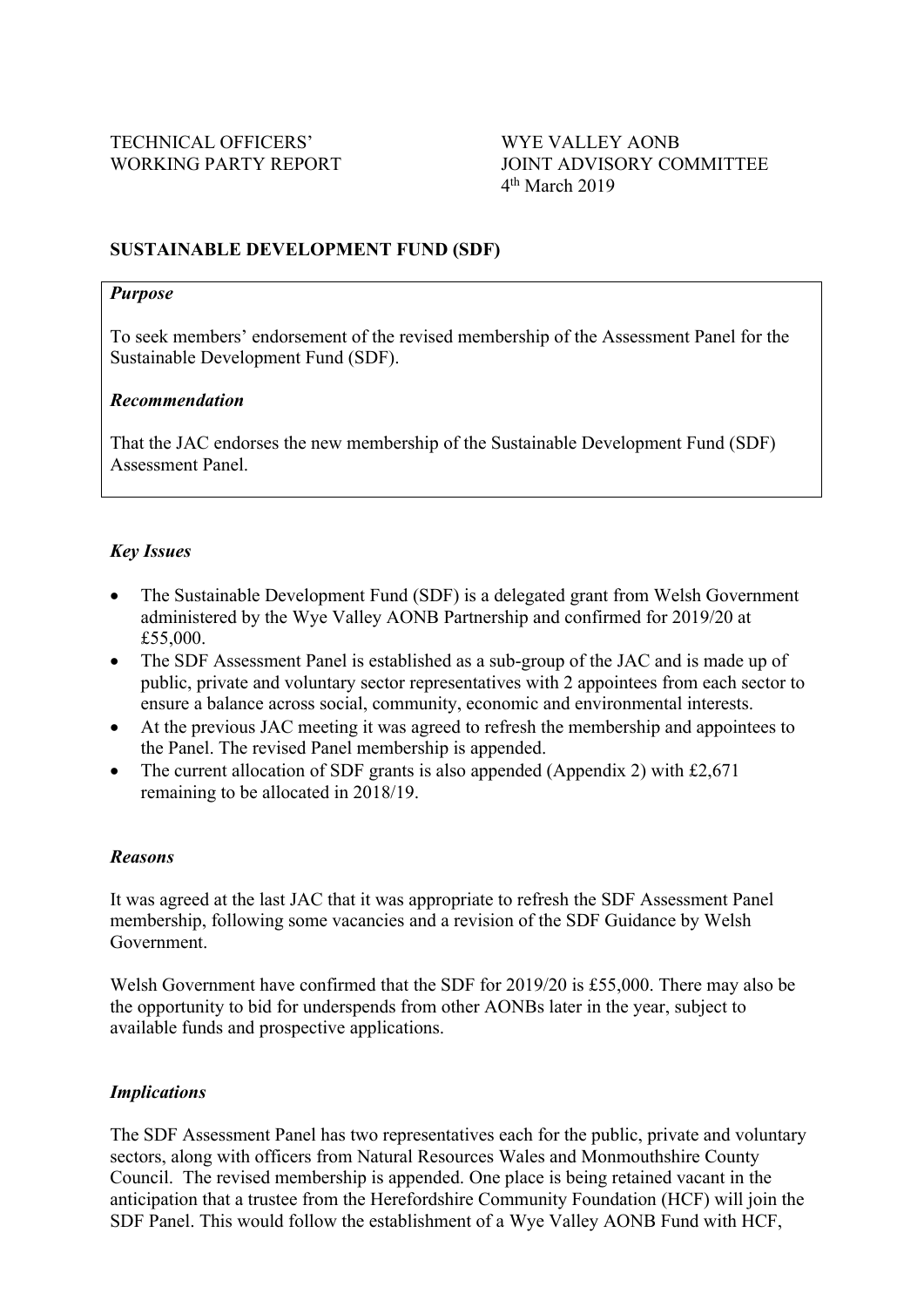which is currently being progressed. The SDF Panel would then be able to assess applications and advise HCF on the allocation of the AONB Fund.

Sarah Sawyer, AONB Community Links Officer, works with potential applicants to the SDF to ensure that proposed projects are as good as possible before an application is presented to the Assessment Panel for determination. A Landscape and Biodiversity Enhancement Grant scheme, with a £1000 limit, is also included within the Wye Valley AONB SDF. This is also being promoted to landowners by the Lower Wye Catchments Natural Flood Management (NFM) and Green Infrastructure (GI) Project Officer.

As previously approved, any remaining unallocated SDF at the end of the financial year is transferred to support the Wye Valley River Festival.

# *Background*

The SDF continues to be a popular funding source in the Welsh part of the Wye Valley AONB.

The Sustainable Development Fund (SDF) has been available in the Wye Valley AONB for 19 years in Wales and but was a casualty of austerity in England, where it ran for 10 years. The SDF comes direct from Welsh Government (WG) and is administered by the Wye Valley AONB Unit and the SDF Assessment Panel.

The establishment of a Wye Valley AONB Fund with Herefordshire Community Foundation (HCF) has been previously approved by the JAC as a legacy of the Overlooking the Wye Landscape Partnership Scheme.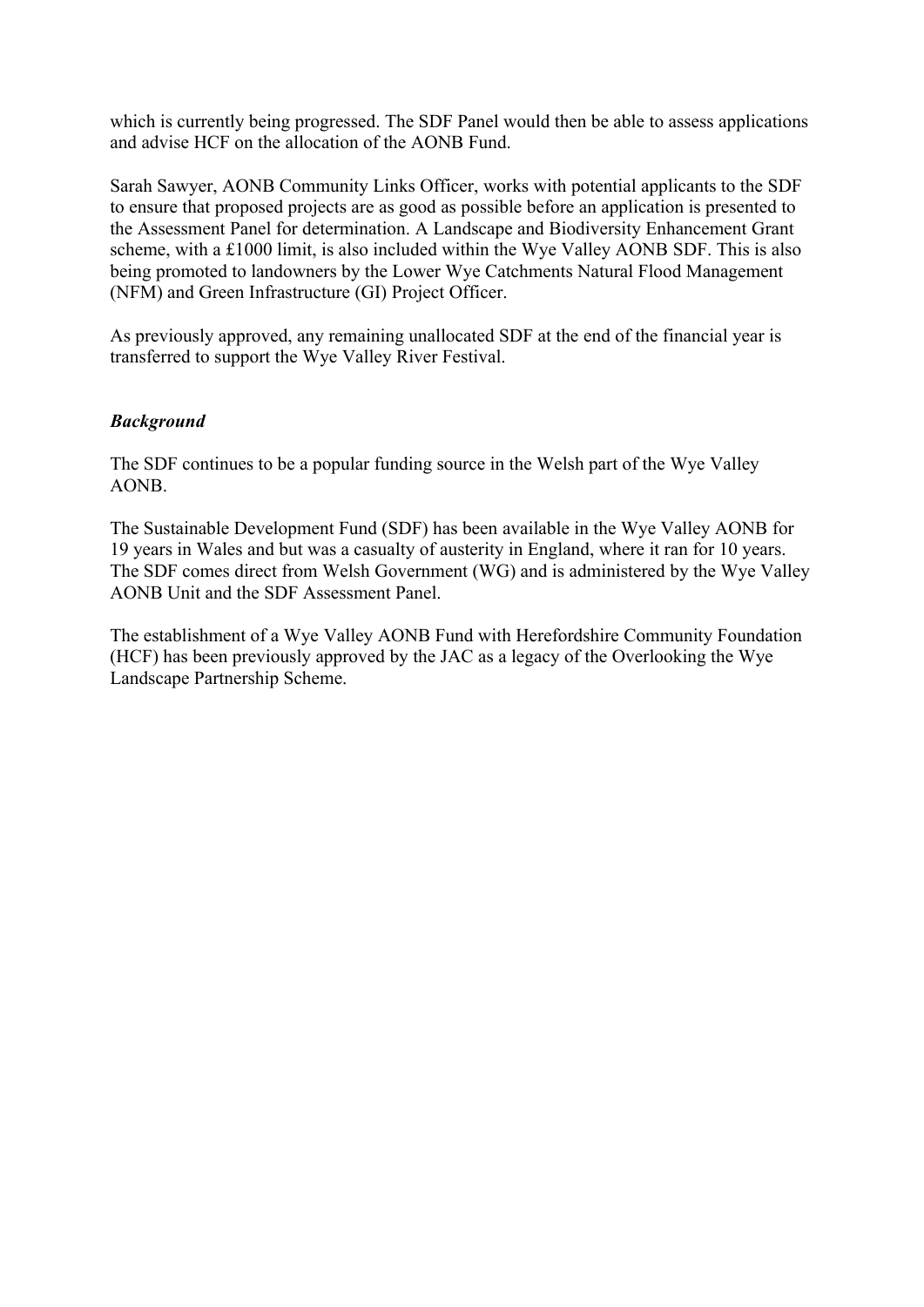## **Wye Valley Area of Outstanding Natural Beauty (AONB)**

# **SUSTAINABLE DEVELOPMENT FUND (SDF)**

## **Members of the SDF Assessment Panel**

#### **Public Sector representatives:**

Cllr Mrs Ann Webb, Monmouthshire County Council (JAC) Cllr Gethyn Davies, Forest of Dean District Council (JAC)

#### **Private Sector representatives:**

David Price, NFU Wales (JAC) Antony Smith, Wyastone Estates Ltd.

# **Voluntary Sector representatives:**

Ashley Thomas: Monmouthshire voluntary conservation sector representative (JAC) *tbc – Herefordshire Community Foundation*

#### **Local Authority officer:**

Colette Bosley: Principal Green Infrastructure & Landscape Officer,

Monmouthshire County Council

## **Statutory Agency officer:**

Sarah Coakham, Partnerships Officer, Natural Resources Wales (NRW)

# **Wye Valley AONB officers in attendance:**

Andrew Blake, AONB Manager Sarah Sawyer, AONB Community Links Officer